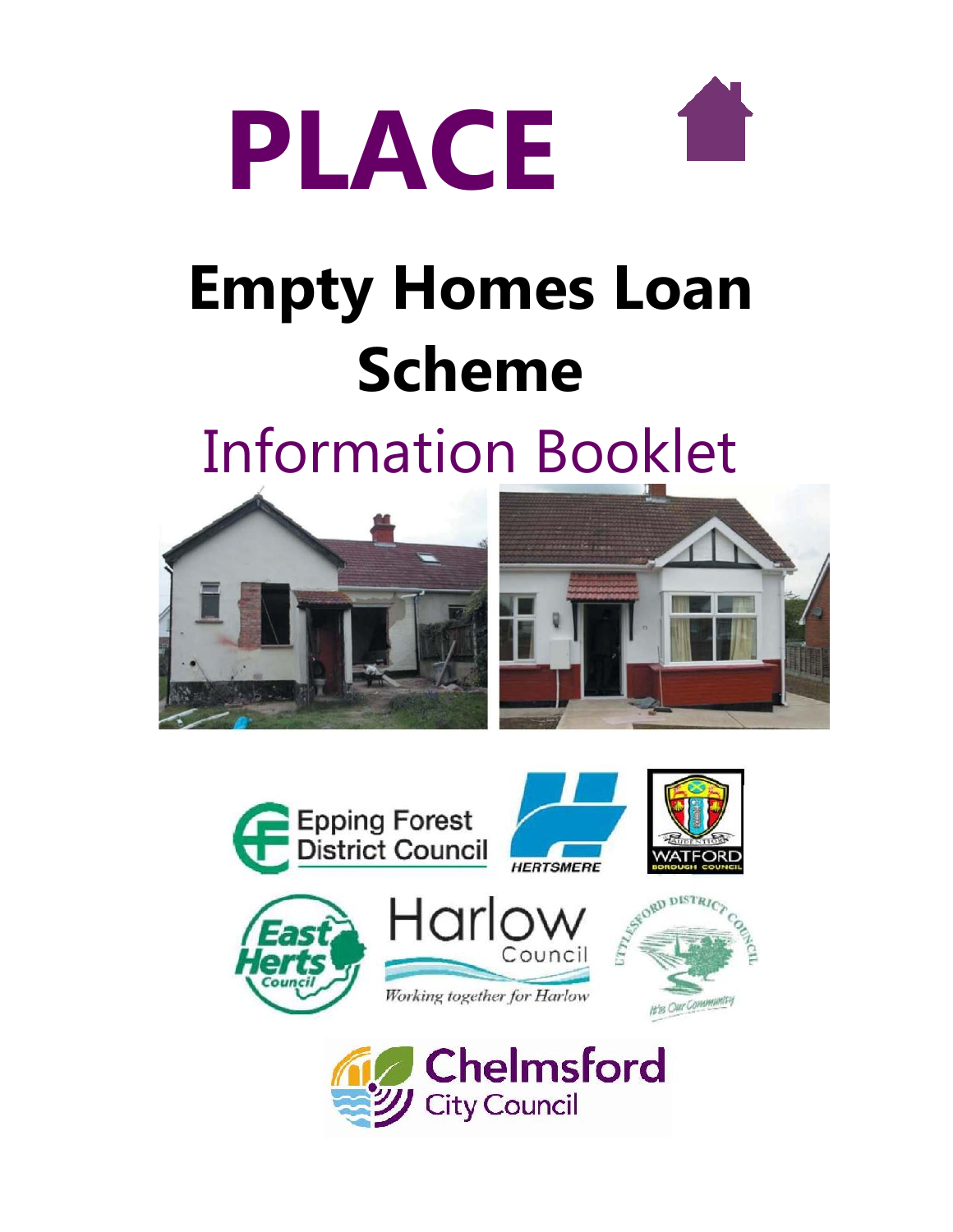# 1. Introduction

many owners as possible.

The PLACE Scheme, made up of a consortium of Local Authorities exists to assist owners of long term empty properties (those that have been registered as empty for 6 months or more) to bring those homes back into use.

The Empty Homes Loan scheme is an interest free loan of up to £25,000 per unit of accommodation (up to a maximum of £175,000) that is available to eligible property owners to bring a property up to the required standards so that it is suitable for immediate occupation. The property will either be sold or let by the owner on completion of the works. The loan will be registered as a Land Charge and repayable to the Local Authority in line with the scheme conditions. All loans under the scheme are repayable.

There are 2 loans available; a loan to sell, and a loan to let. This booklet details the loan scheme and explains the procedure for applying for a loan.

All loans approved are subject to sufficient funds being available at the time of application. In cases of a proposed conversion requiring a loan for multiple units, approval will be required by the PLACE Consortium. The loans are subject to a

### Enquiries for a loan can be made either by phone, e-mail, post or in person at the 2. Purposes for which the loan may be applied for

- To renovate an empty dwelling to the Decent Homes Standard (as a minimum, so that it is suitable for immediate occupation; whether by selling it (loan to sell) or renting it out (loan to let)
- To convert an empty property into one or more units to the Decent Homes Standard, so that it is suitable for immediate occupation whether by selling it or renting it out.

Persons applying for the above must be the property owner and they must be able to supply security for the loan as detailed in section 4.

The Council may consider enquiries from a prospective owner but a formal loan application can only be made once the property has been purchased and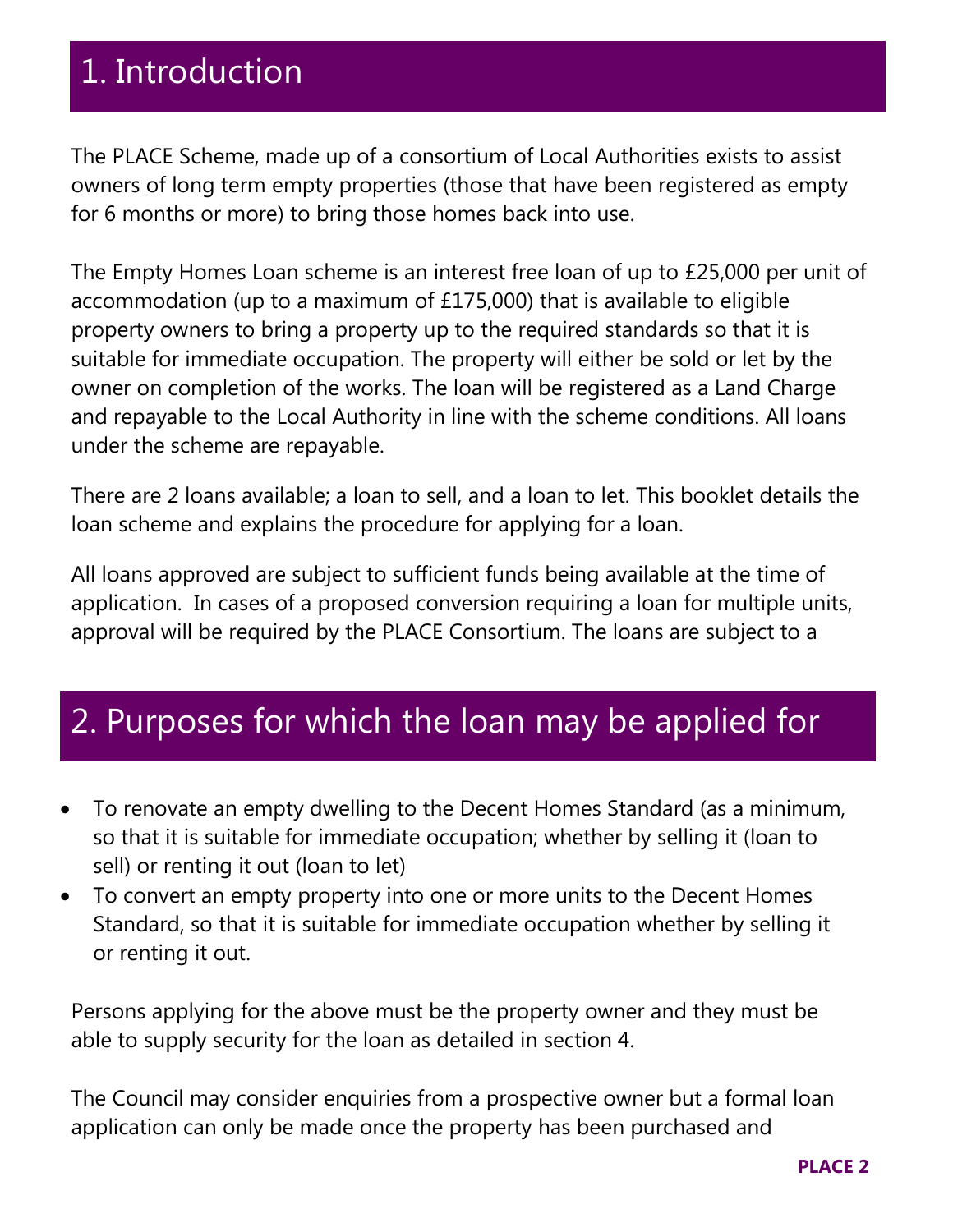### **To be eligible for loan funding, the works must**

- On completion, result in the property / units being suitable for immediate occupation as a dwelling
- Comply with Building Regulations, and
- Achieve the Decent Homes Standard (as a minimum). If the property can be renovated to achieve this a schedule of works will be drawn up by the Council and agreed with the applicant prior to the offer of any loan. This will form part of the loan conditions.

Any costs, which would be eligible for assistance under an insurance claim or third party claim, will not attract loan assistance.

Works outside the curtilage of the property are not eligible for assistance unless they relate to the provision of essential services such as water, gas or

### Buildings not attracting loan assistance

Loan assistance is not available for the following:

- Properties, which are not of a permanent nature such as houseboats and caravans
- Buildings not suitable for conversion to habitable dwellings
- Sheds, outhouses and extensions such as conservatories which do not have Building Regulation approval
- Where a building is being converted into multiple units for residential use and one of the units is to be occupied by the owner or a family member, the cost of works associated with that family unit will not attract loan assistance. In the case of provision of essential services or shared facility (e.g. electrical installation) the costs will be shared proportionally between all units and that proportion attributed to the family unit will not attract assistance.



#### **PLACE 3**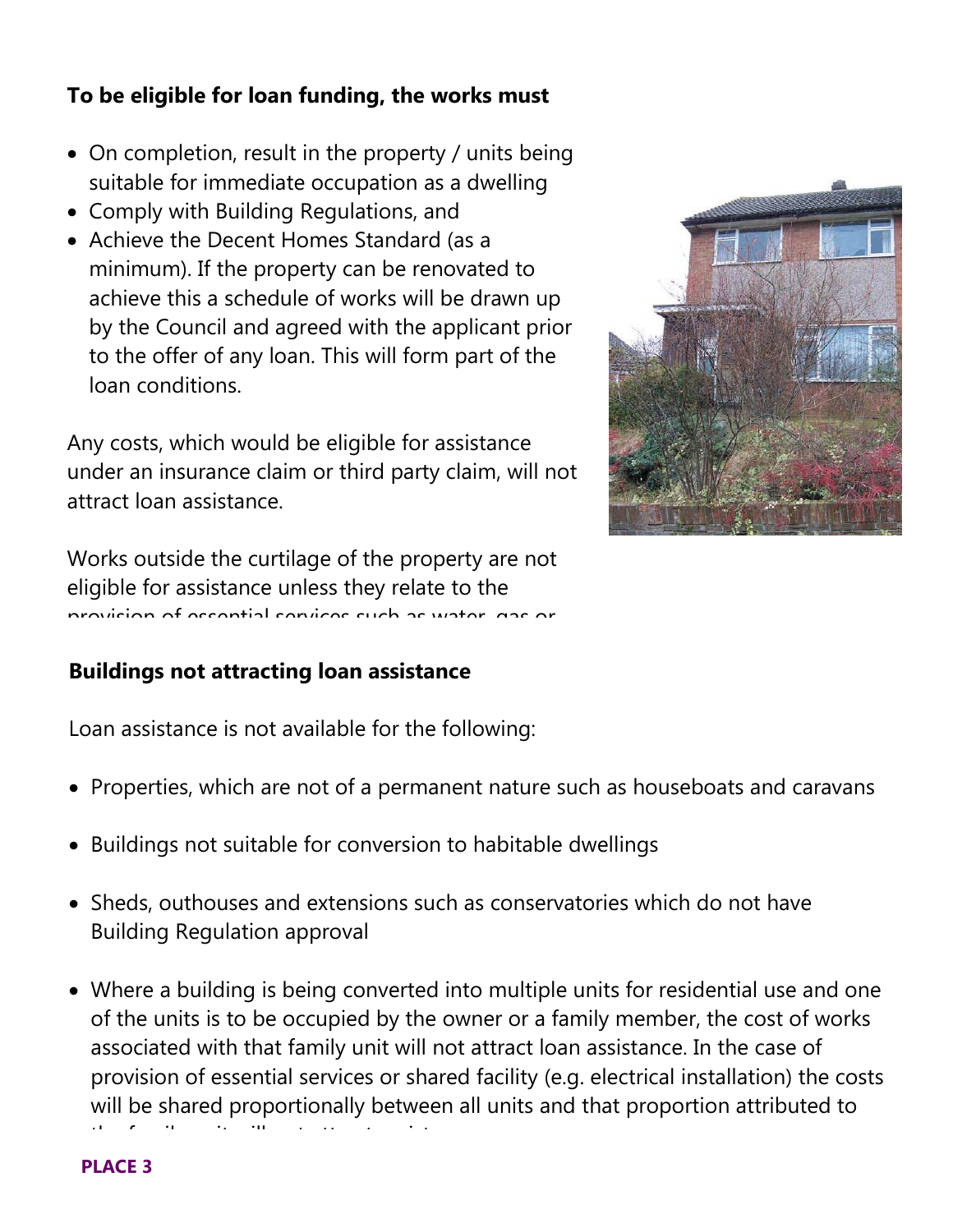### 3. Types of loan and amount of assistance

All loans under the scheme are repayable. The maximum amount of loan is given below:

£25,000 per unit of accommodation is available up to a maximum of £175,000 (subject to funds being available). The amount available is dependent on the total cost of the eligible works. These costs will be assessed by the Council to ensure that they are reasonable and present value for money.

A 2 bedroom family house would be eligible for a loan of up £25,000 (classed as one unit)

A house converted into 2 self-contained flats would be eligible for up to £50,000 A large house converted into 8 self-contained flats would be eligible for the maximum amount of loan of up to £175,000

The amount is the total of all eligible costs i.e. the cost of the eligible works plus any eligible fees including VAT.

**Loan to Sell:** This loan is repayable either, immediately upon sale of the property, or within 2 years of the dated Loan Facility Agreement (whichever is the sooner).

**Loan to Let:** This loan is repayable within 5 years of the dated Loan Facility Agreement, or upon the future sale of the property (whichever is the sooner).

If the loan is to convert a property into multiple units and there is a disposal of one or more units then the applicant must repay the lesser amount of either the gross sale proceeds or the amount of loan outstanding. If after this there are still monies outstanding on the loan, then the applicant must repay this on whichever occurs the earlier of either the disposal of the final unit or the relevant date set out in Loan Facility Agreement.

The loans are interest free providing there is no default on the loan agreement.

### **Loan to let example:**

Mr Jones borrows £150,000 to renovate a large house and convert it into six flats. On entering into the Loan Facility Agreement, Mr Jones intends to let the flats out to tenants once the works are completed. The works complete on the 1st April 2014 and soon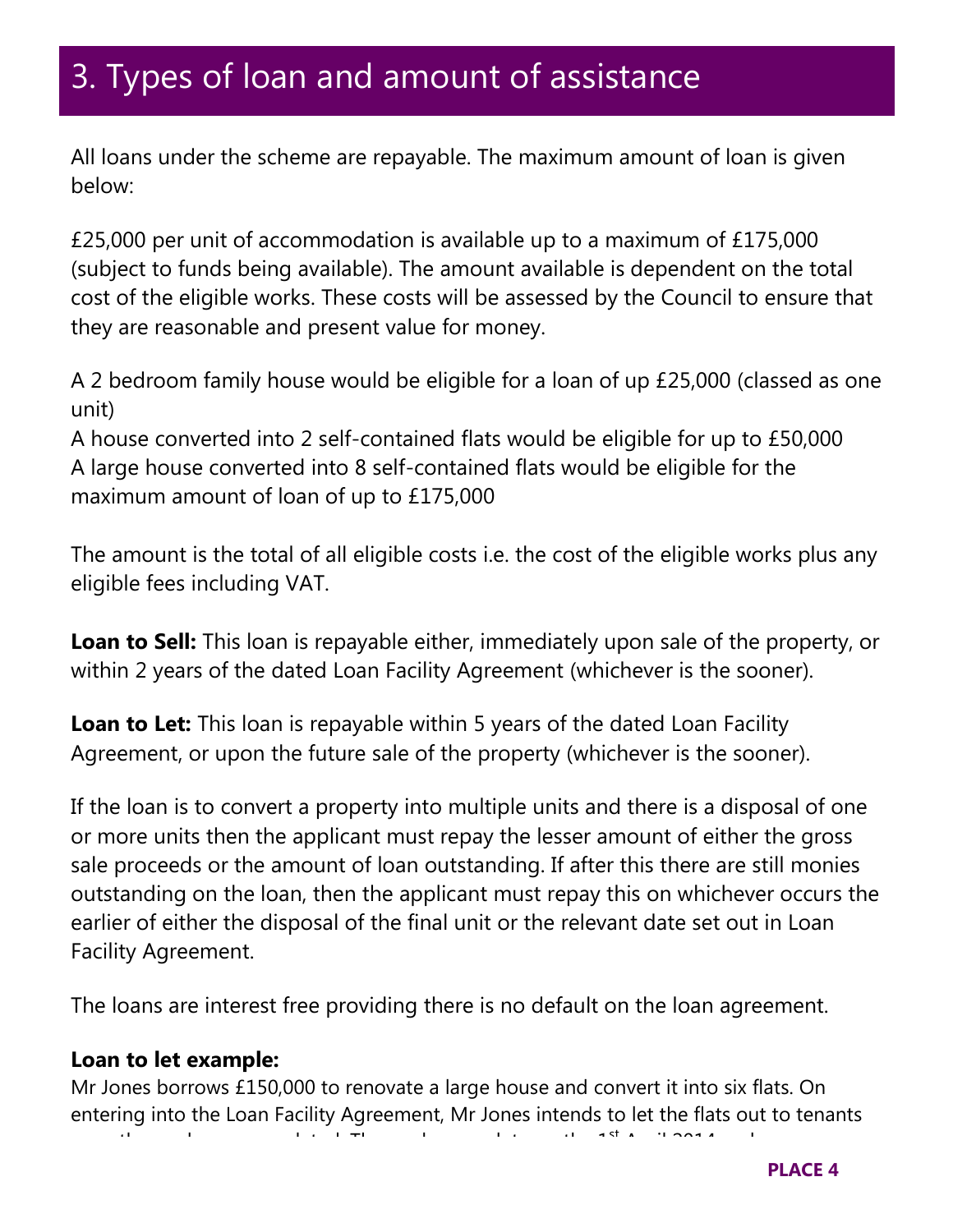## 4. Securing the loan

To secure the loan, all loan applicants will be required to agree to a Legal Charge being placed on the property, which is the subject of the loan application.

Generally we will not consider accepting a charge on an alternative property. However, in exceptional circumstances a Local Authority may bring such a proposal to the Consortium for consideration. The Consortium will make their decision on a case by case basis.

Where it has been agreed to accept a Legal Charge on an alternative property that is not the subject of the loan application, the alternative property must be located in the same Local authority district.

All Legal Charges must either be first or (where the Council received confirmation from the first charge holder that is consents to a second charge) second charges.

### 5. Eligibility and the loan process

Third or subsequent charges will not be accepted.

On receipt of a loan enquiry the Council will determine whether the property owner (applicant) qualifies for a loan. The Council will verify that:

- The property has been empty and unoccupied for at least the last 6 months
- The property has been acquired already and is in the ownership of the applicant and registered with the Land Registry
- Works are required to bring the property up to the Decent Homes Standard. This will be assessed by a full property inspection. The Council will then draw up a schedule of works that will be eligible for loan assistance. This will form part of the Loan Facility Agreement
- Any required consents for the works have been obtained by the applicant e.g. party wall consent, full planning permission, building regulation approval, listed building and conservation area consent, where applicable. Where conditions have been placed on any consent or approval the applicant must show that they are able to comply with the conditions.
- The owner intends to either sell the property or rent it out on completion of the works

#### **PLACE 5**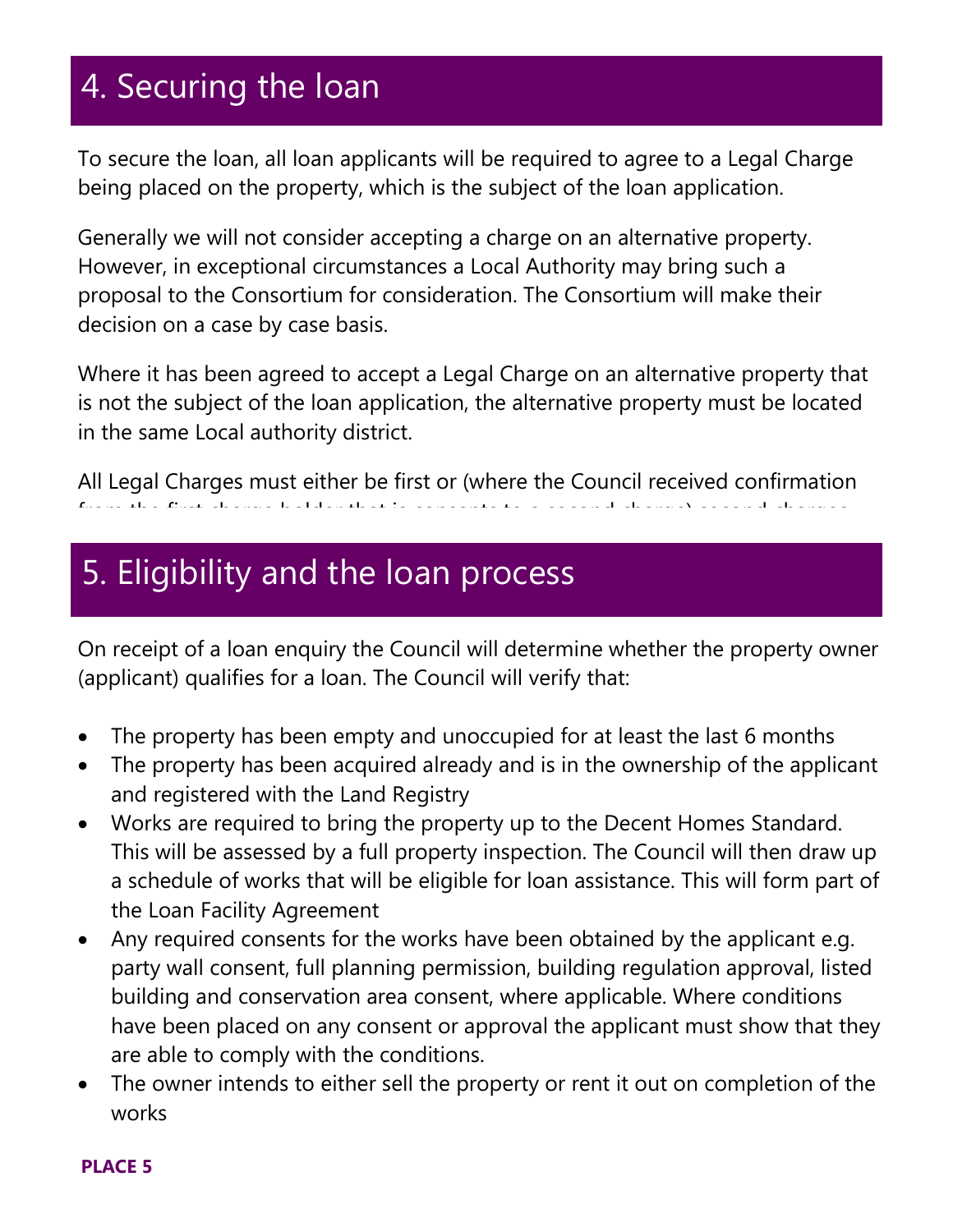- Confirmation that there are no legal constraints or restrictive covenants on the property that would prevent the proposed works / conversion from being undertaken.
- If the application is from a company they must be registered in the UK
- If the loan applicant lives abroad the property that is being used to secure the loan must be in the UK and the applicant must have a Solicitor acting for them that operates from the UK

The Council's Empty Homes Officer will arrange with the loan applicant to carry out a full inspection of the property. The property will be assessed using the Housing Health and Safety Rating System and the Decent Homes Standard will be applied to draw up a schedule of the works that are eligible for loan assistance.

If the property owner agrees the schedule they will be sent an application pack in order to formally apply for an Empty Homes Loan. The pack will include: an application form, the Schedule of Works and draft copies of the Loan Facility Agreement and Legal Charge.

You will send your completed loan application to the Council. This will consist of:

- Your completed application form
- Evidence of your identity
- Confirmation of ownership of the empty property (Land Registry)
- A valuation report provided by a qualified RICS surveyor of the empty property
- Evidence of any outstanding mortgage or loan on the property
- Permission from mortgagee / existing charge holder for a second charge to be registered against the property
- Three itemised quotes from suitably qualified Contractors and any associated fees e.g. structural engineers fees. The Council will approve a loan based on the lowest priced quotation where this is considered reasonable. You are able to choose to go with a higher priced quotation but will have to fund the difference in costs. Evidence of the applicant's ability to meet this cost will need to be provided.
- Specialist reports, Building Regulations, Planning Permission and plans where required.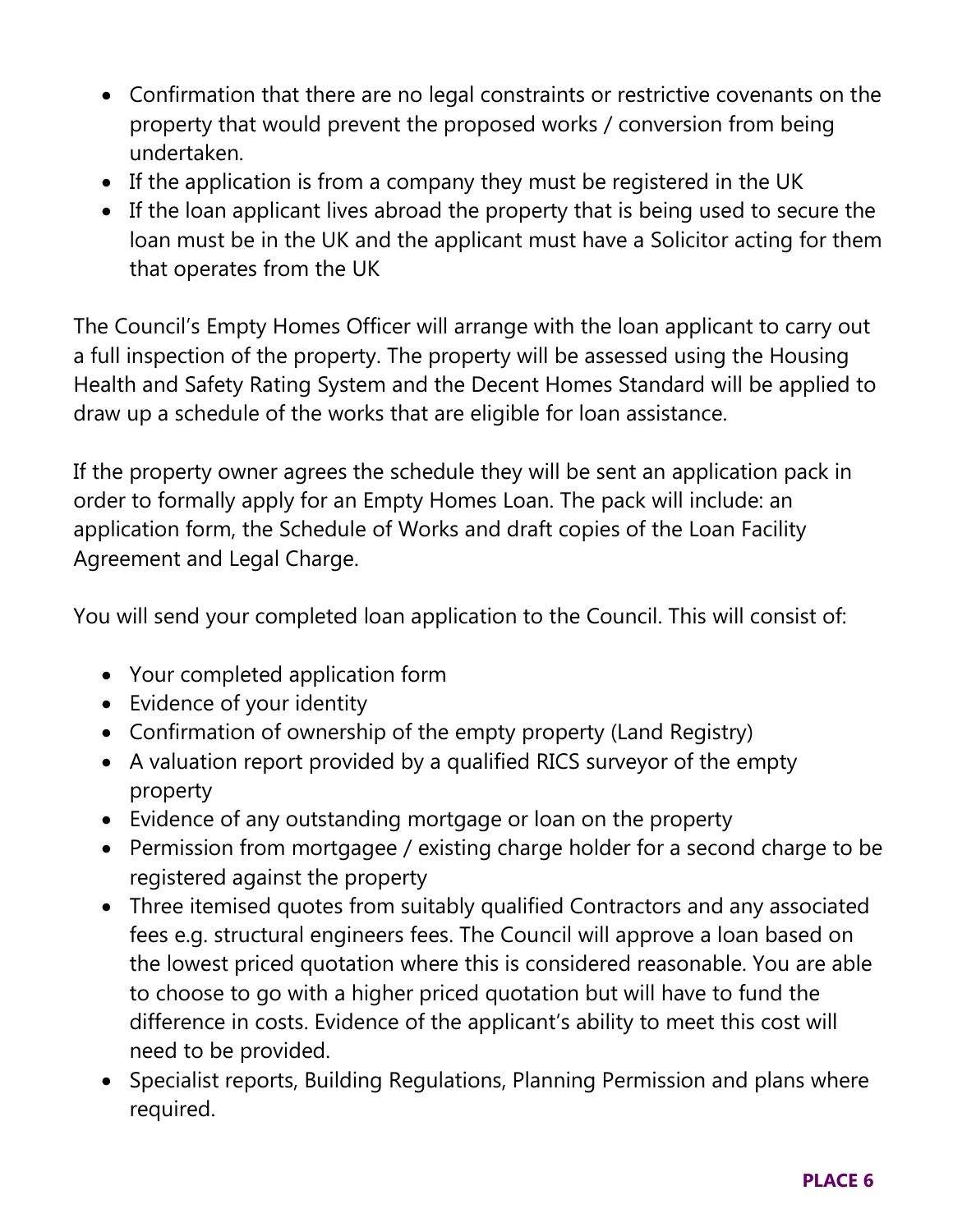### 6. Am I responsible for any costs?

As part of the application process you will have to provide an office copy of the Title Plan from HM Land Registry confirming ownership of the empty property and any other property included in the application. This is currently £14 per property. If you already have a current copy of this document you do not have to purchase a new one, you will just have to provide it to the Council so that they can take a copy of it.

You will also have to pay for the following costs up front but if your application is successful these may be included in the loan amount if you wish:

- 1. A valuation report of the empty property and any other property included in the application.
- 2. If you have a mortgage on the property you may be required to obtain a mortgagee report for which there may be a charge.
- 3. If the property is not currently registered you will need to pay the costs to the Land Registry to register the property.
- 4. If your application for a loan is successful, you will also be responsible for paying for the registration of the Legal Charge (currently £40) and, if you are a company, a registration fee to Companies House (currently £10).
- 5. Any fees you incur to solicitors, surveyors or other professional advisers in connection with the loan procedure.

# 7. What happens when the loan is approved?

The applicant will be notified of the outcome of their loan application in writing. If the application is refused the applicant will be advised of their right to appeal the decision.

 $p$  and default  $p$  and default  $p$  and default  $\tilde{p}$  from the charged interest at a rate of  $6$  from the  $6$ 

**Approval of loan.** The applicant will be given:

 A letter confirming the loan offer. This will specify the amount of loan; the repayment period; agreed installments if it is a multiple loan; the loan conditions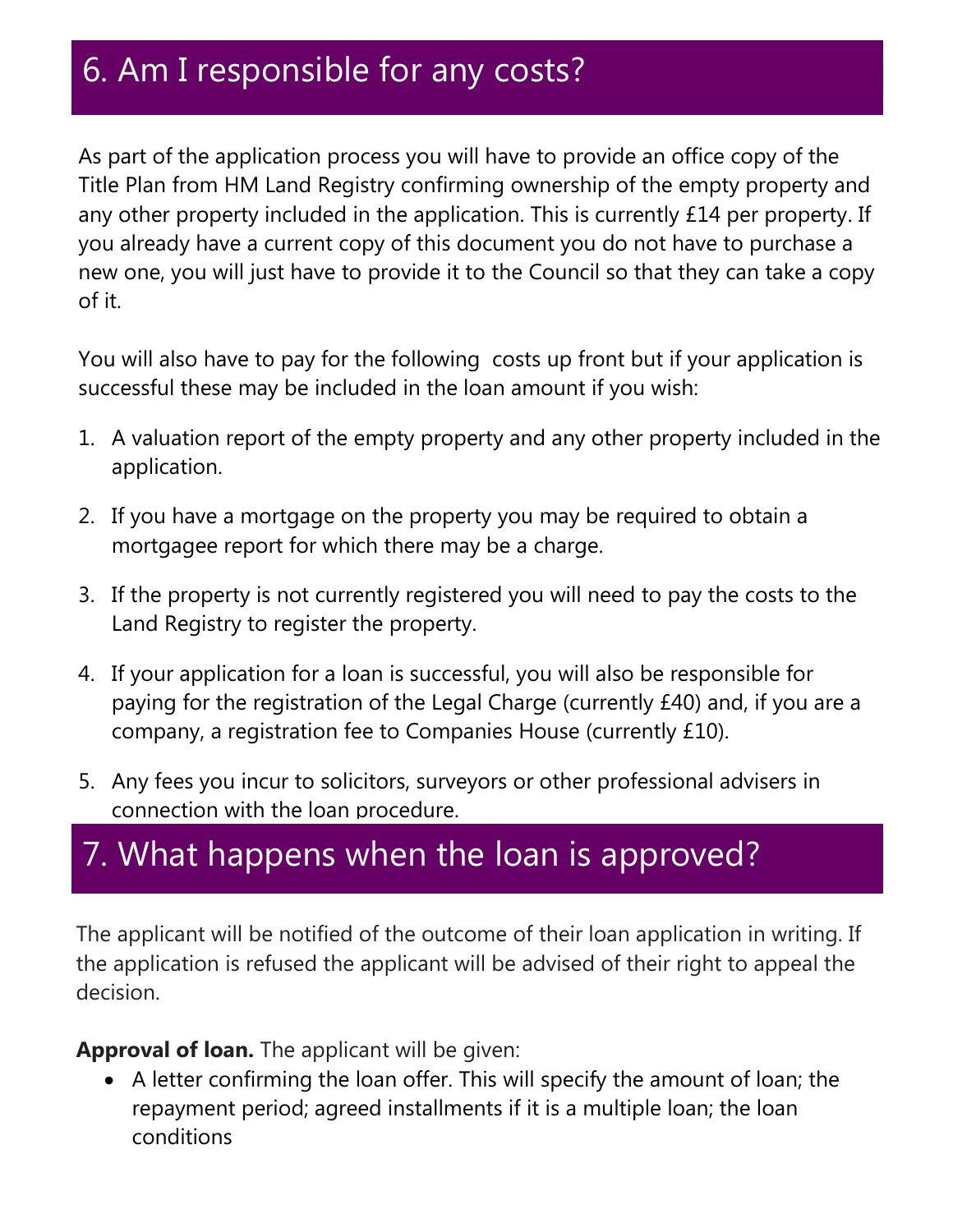If the applicant wishes to proceed and has returned the Loan Facility Agreement the Council's Legal Services will draw up the Legal Charge. Once prepared this will be sent to the loan applicant to be signed and returned. Once this is returned Legal Services will carry out the required checks and if everything is in order the Loan will be paid to the applicant and the loan amount will be registered as a charge with

### 8. The works the Land Registry.

Once a loan has been approved the applicant can arrange for the works to begin. The contract for the works is between the applicant and their chosen contractor. It will not include the Council or any of the PLACE partner authorities.

The Council will inspect the works to ensure they are carried out according to the specification of work and in accordance with the Decent Homes Standard and good building practice. However they will not be liable for any poor workmanship, nor provide any guarantee.

Once the works are complete the applicant will notify the Council and an Officer will inspect to ensure that:

- The works have been completed to a satisfactory standard and in accordance with the loan offer and quotations, current Building Regulations and in accordance with the specification of works issued
- Copies of certified guarantees and test certificates requested as part of the agreed schedule

The repair and repair and repair and repair and repair and repair and repair and the property complies with th<br>The Decent Homes with the Decent Homes with the Decent Homes with the Decent Homes with the Decent Homes with

**PLACE 7**